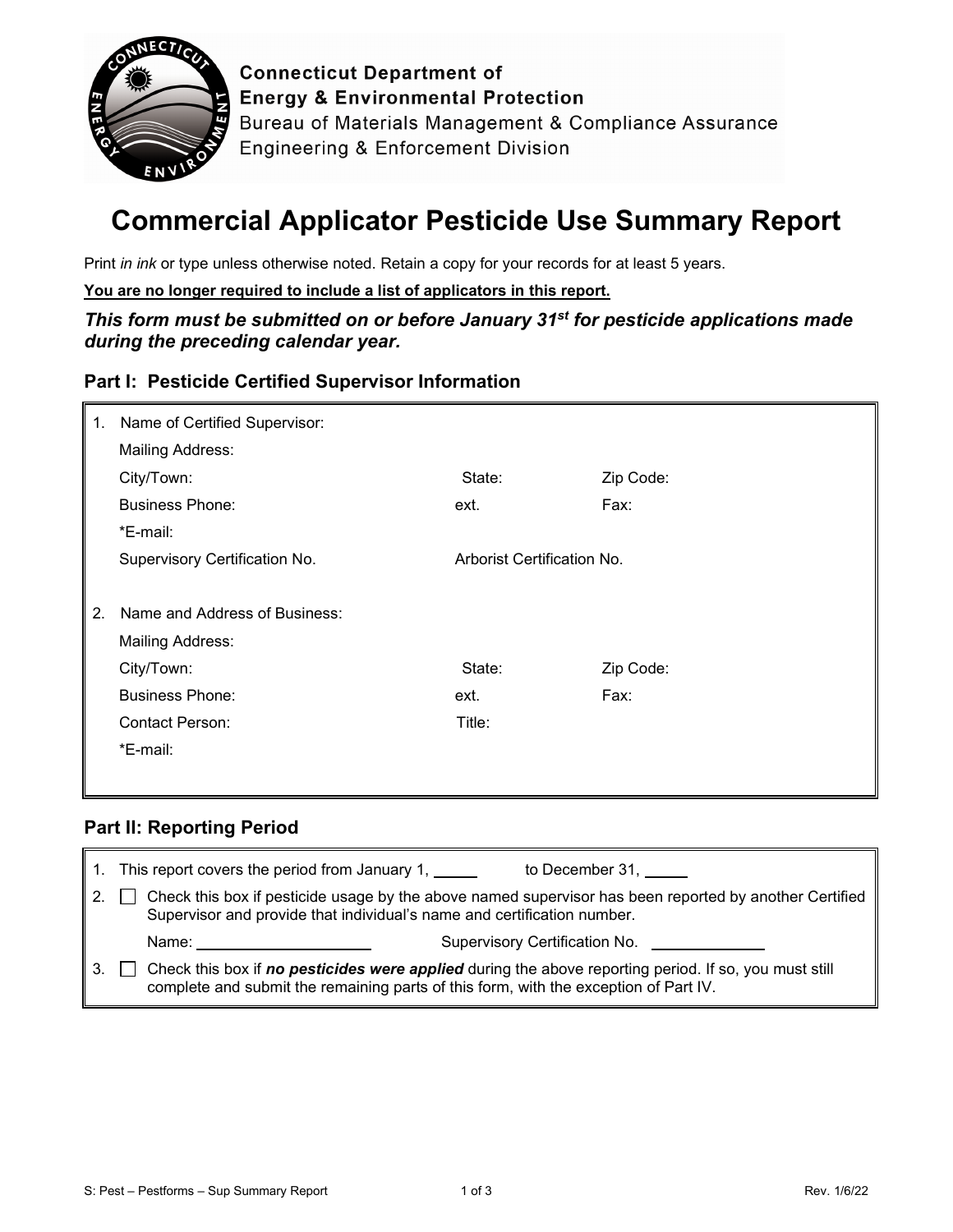|  | Part III: Commercial Pesticide Usage |  |  |
|--|--------------------------------------|--|--|
|--|--------------------------------------|--|--|

| <b>Pesticide Product Name</b> | <b>EPA Product</b><br><b>Registration</b><br>No. | <b>Total Amount of Pesticide</b><br><b>Used</b><br><b>Before Diluting</b><br>(check gals or lbs) |
|-------------------------------|--------------------------------------------------|--------------------------------------------------------------------------------------------------|
|                               |                                                  | gal or [<br>$\Box$ lbs                                                                           |
|                               |                                                  | gal or $\Box$ lbs                                                                                |
|                               |                                                  | gal or $\Box$ lbs                                                                                |
|                               |                                                  | gal or $\Box$ lbs                                                                                |
|                               |                                                  | gal or $\Box$ lbs                                                                                |
|                               |                                                  | gal or $\Box$ lbs                                                                                |
|                               |                                                  | gal or $\Box$ lbs                                                                                |
|                               |                                                  | gal or $\Box$ lbs                                                                                |
|                               |                                                  | gal or $\Box$ lbs                                                                                |
|                               |                                                  | gal or $\Box$ lbs                                                                                |
|                               |                                                  | gal or $\Box$ lbs                                                                                |
|                               |                                                  | gal or $\Box$ lbs                                                                                |
|                               |                                                  | gal or $\Box$ lbs                                                                                |
|                               |                                                  | gal or $\Box$ lbs                                                                                |
|                               |                                                  | gal or $\Box$ lbs                                                                                |
|                               |                                                  | gal or $\Box$ lbs                                                                                |
|                               |                                                  | $\rfloor$ lbs<br>gal or [                                                                        |
|                               |                                                  | gal or $\Box$ lbs                                                                                |
|                               |                                                  | gal or $\Box$ lbs                                                                                |
|                               |                                                  | gal or $\Box$ lbs<br>$\Box$                                                                      |
|                               |                                                  | gal or $\Box$ lbs<br>$\blacksquare$                                                              |
|                               |                                                  | gal or $\Box$ lbs<br>$\blacksquare$                                                              |
|                               |                                                  | gal or $\Box$ lbs                                                                                |
|                               |                                                  | gal or $\Box$ lbs                                                                                |
|                               |                                                  | gal or $\Box$ lbs<br>$\Box$                                                                      |
|                               |                                                  | gal or $\Box$ lbs<br>$\overline{\phantom{0}}$                                                    |
|                               |                                                  | gal or $\Box$ lbs<br>$\overline{\phantom{a}}$                                                    |
|                               |                                                  | gal or $\Box$ lbs                                                                                |
|                               |                                                  | $\Box$ gal or $\Box$ lbs                                                                         |

Check here if additional sheets are necessary. You may reproduce this sheet and attach the additional sheets to this sheet